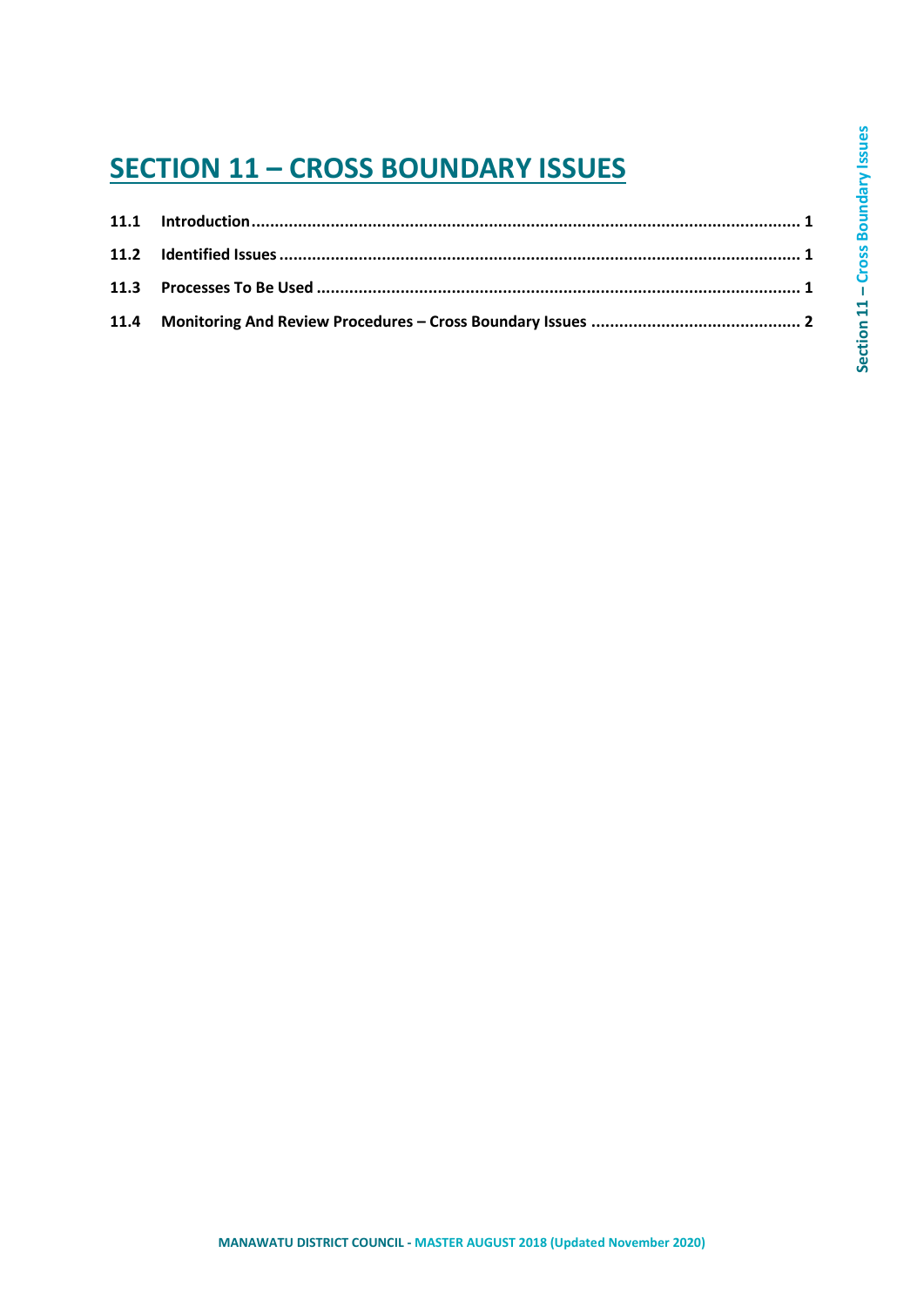*Page Intentionally Left Blank*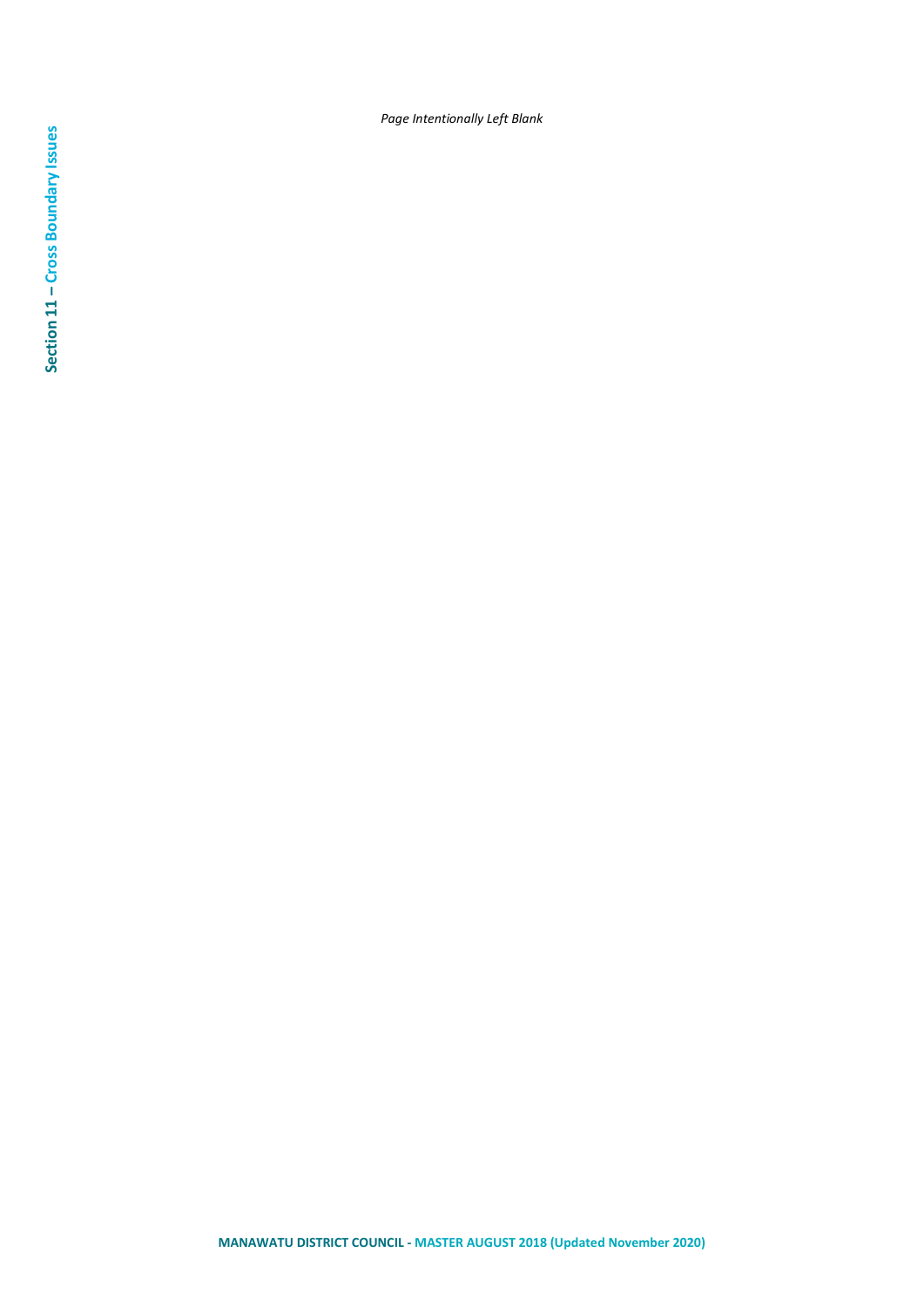# **11 CROSS BOUNDARY ISSUES**

### <span id="page-2-0"></span>**11.1 Introduction**

The **Act** requires that District Plans state *"the processes to be used to deal with issues which cross territorial boundaries."* (Section 75) There are many issues and problems which Districts have in common, but the true "cross-boundary" issues arise from:

- a) Activities which are located in one District but which may impact adversely on another, e.g. airport flight paths.
- b) Natural or built resources which straddle District boundaries, if a problem may result if the resource is not managed in a consistent way by the Districts concerned.

Boundaries between the jurisdiction of **Council** and other bodies such as the **Regional Council** (or the lack of a clear division of responsibilities) can also be regarded as cross-boundary issues.

### <span id="page-2-1"></span>**11.2 Identified Issues**

The cross-boundary issues which are most relevant to the Manawatu District are:

- 1) Potential noise problems from boats on the boundary rivers (Manawatu, Pohangina and Rangitikei).
- 2) The **effect**s of Milson Airport and Ohakea Air Force Base, particularly noise.
- 3) Implementation of esplanade walkways, where those walkways would cross a District boundary, ie Manawatu and Pohangina Rivers and the Mangaone Stream.
- 4) Land use and subdivision proposals which may have an impact on people and properties in a different District.
- 5) Potential duplication of effort or gaps in responsibility between **Council** and the **Regional Council** or other agencies, e.g. management of the beach area below high tide.

There are many other situations where a resource straddles more than one District, but the planning provisions for those Districts can be different without creating a problem e.g. gas pipelines. Such situations are not recognised as an issue.

### <span id="page-2-2"></span>**11.3 Processes To Be Used**

The above five issues will be addressed by maintaining a dialogue with other **Council**s and working with them and the other parties involved. This would include:

1) Involving other **Council**s at an early stage in the preparation and review of the Manawatu District Plan.

**MANAWATU DISTRICT COUNCIL - MASTER AUGUST 2018 (Updated November 2020)**

**PAGE 1**